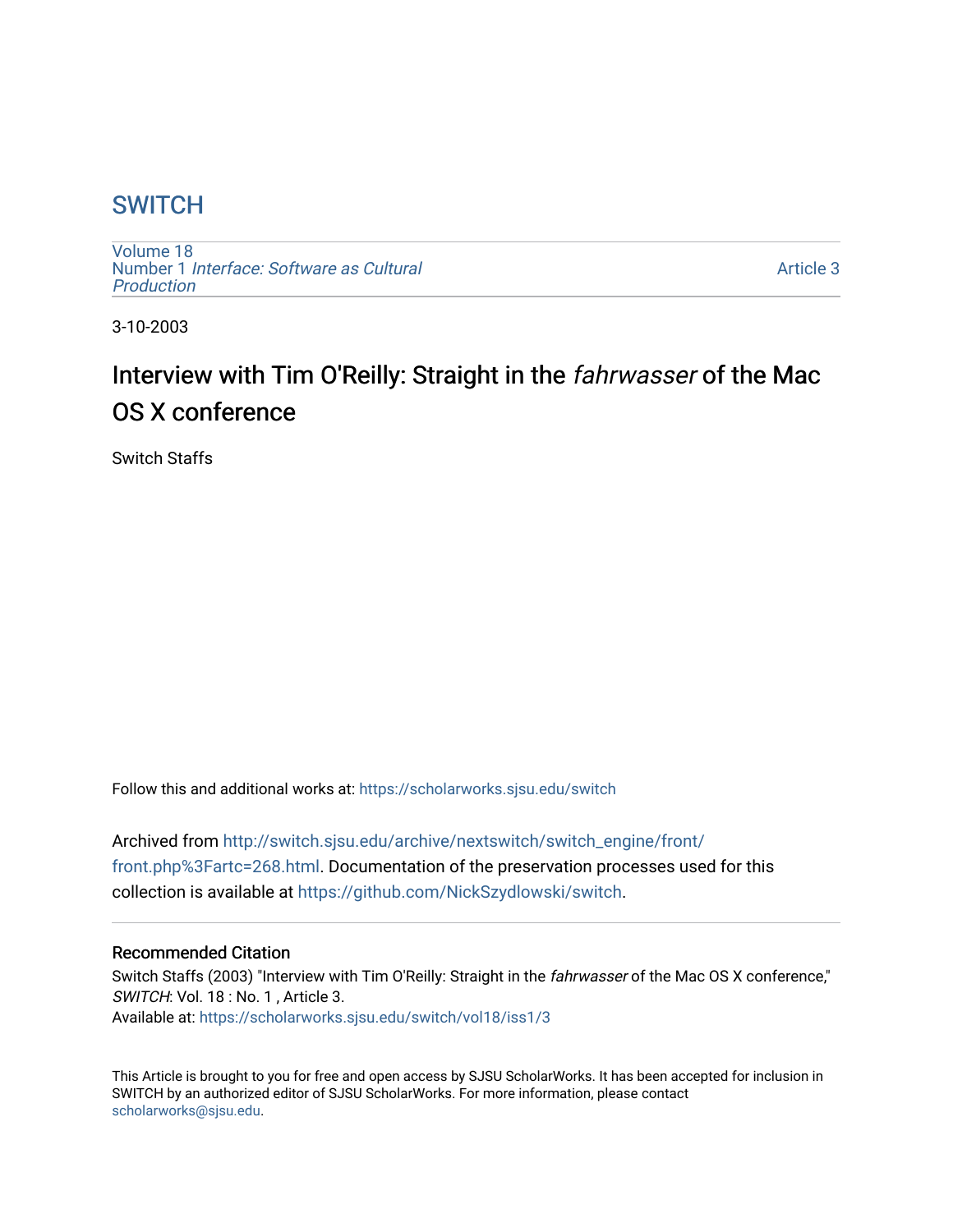### SWITCH



invitational

**[CADRE Invitational](file:///Users/nszydlowski/Desktop/websites%20copy/Switch%20Journal/switch.sjsu.edu/archive/nextswitch/switch_engine/front/front.php_cat%3d45.html)** Five sessions revolving around Interface: Software as cultural production



**[A Pierre Lévy Project](file:///Users/nszydlowski/Desktop/websites%20copy/Switch%20Journal/switch.sjsu.edu/archive/nextswitch/switch_engine/front/front.php_cat%3d48.html)** SWITCH proudly presents Lévy's current research project called the *Collective Intelligence Game*.



**[Digital Insights](file:///Users/nszydlowski/Desktop/websites%20copy/Switch%20Journal/switch.sjsu.edu/archive/nextswitch/switch_engine/front/front.php_cat%3d46.html)** Seven explorations into information space

Interface: Software as Cultural Production

**Interview with Tim O'Reilly Straight in the** *fahrwasser* **of the Mac OS X conference [Switch Staffs](file:///Users/nszydlowski/Desktop/websites%20copy/Switch%20Journal/switch.sjsu.edu/archive/nextswitch/switch_engine/front/users.php_w%3d12.html)** on Mar 10 2003 **[issue 18](file:///Users/nszydlowski/Desktop/websites%20copy/Switch%20Journal/switch.sjsu.edu/archive/nextswitch/switch_engine/front/front.php_cat%3d44.html)**

**This interview took place on Thursday, October 3rd, 2002 at the O'Reilly Mac OS X conference in Santa Clara, California and was conducted by SWITCH coeditors Matt Mays and Stephan Hechenberger.** 

**[all](file:///Users/nszydlowski/Desktop/websites%20copy/Switch%20Journal/switch.sjsu.edu/archive/nextswitch/switch_engine/front/front.php.html) [#1](file:///Users/nszydlowski/Desktop/websites%20copy/Switch%20Journal/switch.sjsu.edu/archive/nextswitch/switch_engine/front/front.php_cat%3d5.html) [#2](file:///Users/nszydlowski/Desktop/websites%20copy/Switch%20Journal/switch.sjsu.edu/archive/nextswitch/switch_engine/front/front.php_cat%3d6.html) [#3](file:///Users/nszydlowski/Desktop/websites%20copy/Switch%20Journal/switch.sjsu.edu/archive/nextswitch/switch_engine/front/front.php_cat%3d7.html) [#4](file:///Users/nszydlowski/Desktop/websites%20copy/Switch%20Journal/switch.sjsu.edu/archive/nextswitch/switch_engine/front/front.php_cat%3d8.html) [#5](file:///Users/nszydlowski/Desktop/websites%20copy/Switch%20Journal/switch.sjsu.edu/archive/nextswitch/switch_engine/front/front.php_cat%3d9.html) [#6](file:///Users/nszydlowski/Desktop/websites%20copy/Switch%20Journal/switch.sjsu.edu/archive/nextswitch/switch_engine/front/front.php_cat%3d10.html) [#7](file:///Users/nszydlowski/Desktop/websites%20copy/Switch%20Journal/switch.sjsu.edu/archive/nextswitch/switch_engine/front/front.php_cat%3d11.html) [#8](file:///Users/nszydlowski/Desktop/websites%20copy/Switch%20Journal/switch.sjsu.edu/archive/nextswitch/switch_engine/front/front.php_cat%3d12.html) [#9](file:///Users/nszydlowski/Desktop/websites%20copy/Switch%20Journal/switch.sjsu.edu/archive/nextswitch/switch_engine/front/front.php_cat%3d13.html) [#10](file:///Users/nszydlowski/Desktop/websites%20copy/Switch%20Journal/switch.sjsu.edu/archive/nextswitch/switch_engine/front/front.php_cat%3d14.html) [#11](file:///Users/nszydlowski/Desktop/websites%20copy/Switch%20Journal/switch.sjsu.edu/archive/nextswitch/switch_engine/front/front.php_cat%3d15.html) [#12](file:///Users/nszydlowski/Desktop/websites%20copy/Switch%20Journal/switch.sjsu.edu/archive/nextswitch/switch_engine/front/front.php_cat%3d16.html) [#13](file:///Users/nszydlowski/Desktop/websites%20copy/Switch%20Journal/switch.sjsu.edu/archive/nextswitch/switch_engine/front/front.php_cat%3d17.html) [#14](file:///Users/nszydlowski/Desktop/websites%20copy/Switch%20Journal/switch.sjsu.edu/archive/nextswitch/switch_engine/front/front.php_cat%3d18.html) [#15](file:///Users/nszydlowski/Desktop/websites%20copy/Switch%20Journal/switch.sjsu.edu/archive/nextswitch/switch_engine/front/front.php_cat%3d19.html) [#16](file:///Users/nszydlowski/Desktop/websites%20copy/Switch%20Journal/switch.sjsu.edu/archive/nextswitch/switch_engine/front/front.php_cat%3d20.html) [#17](file:///Users/nszydlowski/Desktop/websites%20copy/Switch%20Journal/switch.sjsu.edu/archive/nextswitch/switch_engine/front/front.php_cat%3d21.html) [#18](file:///Users/nszydlowski/Desktop/websites%20copy/Switch%20Journal/switch.sjsu.edu/archive/nextswitch/switch_engine/front/front.php_cat%3d44.html)**

**Stephan Hechenberger:** What is the open source community? Is there really one or are there many? How are they organized?

**Tim O'Reilly:**I guess my response first of all would be that I don't think there's a single open source community unless it is the community of all people who are connected to the Internet and potentially communicating with each other. There's a historical story behind open source which has to do with the rise of a certain group of people with similar values and ideas, but there's also some broad social dynamics that are driving it. I always felt that the focus on licenses as the defining characteristic of open source missed the point. I believe that the real driver for open source has been the rise of communications networks and the way that people share information. In fact USENET, followed by the web and various other mechanisms for easily transmitting information, is what has really driven a lot of the booming attention that's come to open source and its effectiveness. Going even back before that, open source is an outgrowth of a tradition of sharing scholarship which goes all the way back to Renaissance. You publish your ideas, you share your ideas and you have your ideas critiqued. **Western science is effectively an open source project.** You have to put out reproducible results. When it comes to computer software, how do you do reproducible results except by sharing the source code? So there's a whole research and education component of how people shared their ideas when it came to computers that was accelerated by the network.

**Stephan Hechenberger:** The science community is highly competitive and often elitist. What about the open source community?

**Tim O'Reilly:**Well I think in any of these fields there's a tradition of cooperation and competition. I would have to say that while there is pretty serious competition in science, there has been an awful lot of cooperation over the years. There's also competition in open source. Have you ever seen Perl and Python people pissing all over each other? What about BSD and Linux people. Then there's Richard Stallman saying, "Hey, you're not giving me my credit! I was really the guy who should be getting recognition, not this Linus Torvalds guy!" That's not that different from a couple of scientific researchers claiming pride of place. I think that it has less to do with open source or science and more to do with human nature. I have to say there is also altruistic element of open source. You have to tease apart the various aspects of a historical movement like this. In the beginning it's very easy to be altruistic because there's a lot to gain and not a lot to lose. **When Larry Wall decided to give away Perl he didn't have any prospect of profiting from it.** One of the things that drives open source is you're trying to solve your own problem, or as I think Eric Allman put it first, "scratch your own itch." Then the payoff is solving your problem. Then you can get the extra benefit of giving away your software and it being useful to someone else. That's the altruistic impulse.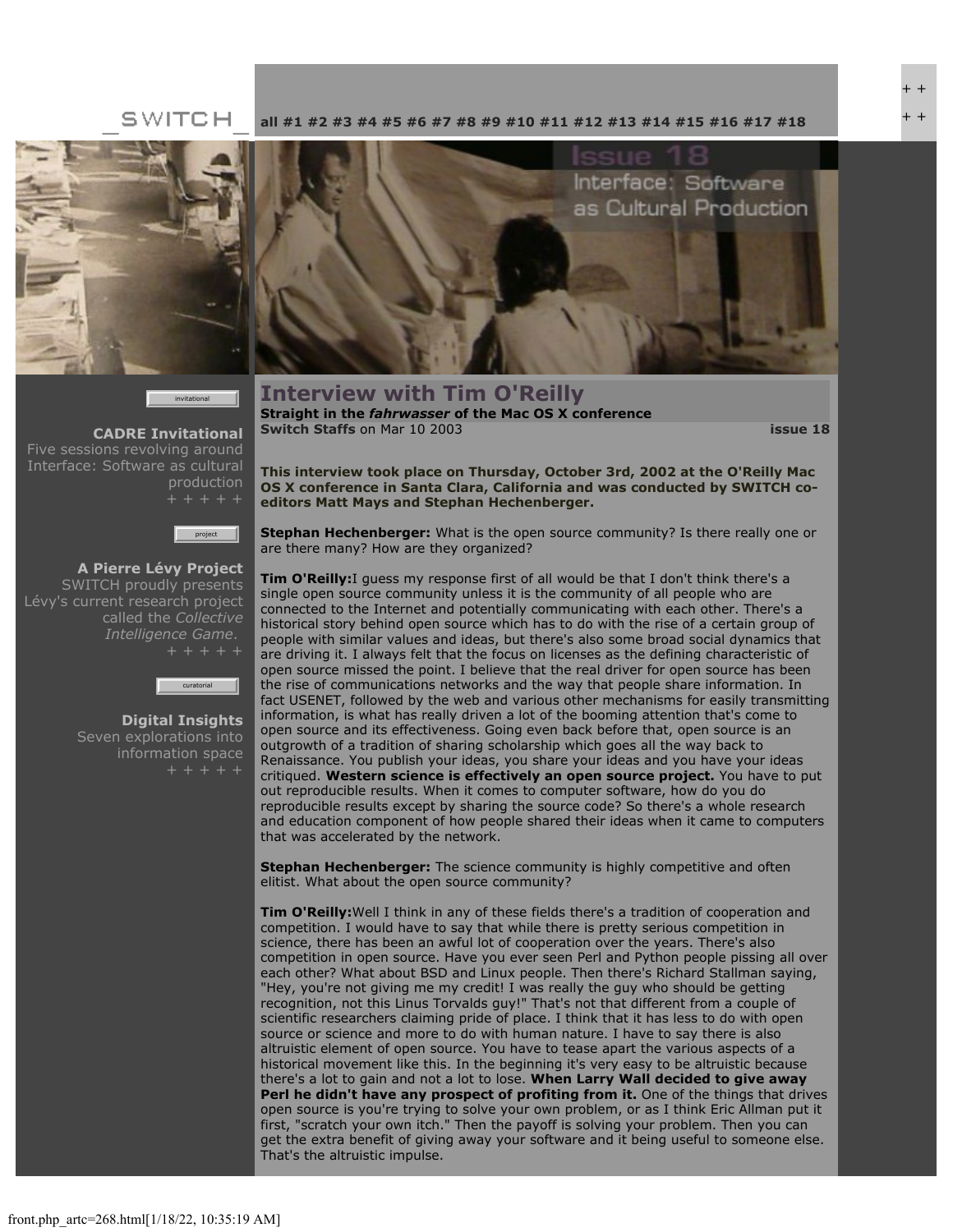**Stephan Hechenberger:** Do you still think it is like that, or do you think that maybe it was just an important element in the beginning and at a certain point it became something else? I totally agree that in the beginning solving a little problem is really interesting. It just feels good.

**Tim O'Reilly:**You have to look at this almost like a wave front. A lot of the areas that are originally altruistic and oriented towards sharing become the focus of possible profit-making and there starts to be less of the altruism. This is because people have a calculus and ask themselves, "is it better for us to share and get those benefits or is it better for us to try to make money?" So you see a move to the middle. Meanwhile out on the fringes, where the new development is and where the money hasn't yet come into play, the same altruism is going on. I think it's a natural evolution. Look at a field like bioinformatics or some of the other cool things that people are doing just out on the fringes of open source. They're not saying, "oh yeah, we can really profit from this." It's the same dynamic and that dynamic just moves on. I often think of it like the old images we got in school about the frontier myth in Western American History. First you had the Daniel Boone-type guys who are out there in the wilderness. It gets too settled after a while and they move on in search of the new frontier. A lot of the open source people who are really motivated by doing cool stuff and sharing their work eventually move on to new areas. For example, there's a huge open source impulse happening right now in bioinformatics which is a very cool new area having to do with gene research. I do think there's some very strong idealism even in the face of capitalism and potentially big money. A year or two ago I asked a group of well-known open source developers, "what do you think most significant act of open source in the last year?" They all scratched their heads and were mostly thinking about the things that were happening with Linux. Then I said I'll give you one example that I bet you haven't thought of but I bet you will all agree with as soon as I say it. It's this guy named James Kent at UC Santa Cruz. He basically worked night and day for 3 months to build the gene assembler that kept the human genome in the public domain because someone else was going to patent it. They had this big commercial effort going and he said, "man, I don't like that." Everybody said, "yeah, you're right!" His software, I don't remember quite what his license is, it was less about the software and more about the impulse to say that some of this stuff belongs to all of us and we don't want to see it go private. A big part of open source is about collaboration. Creativity is an activity that may not even be motivated by generosity or idealism. Sure there's always the myth that you're going to write the great American novel and you'll become famous and rich and so on. Then you think about the amount of work that people put into writing and publishing poetry. I think the average poetry book published in American sells 200 copies! It's not like someone is sitting there saying, "I'm going to make my fortune." They want to share. **Sharing is a basic human impulse.** It's kind of interesting because the whole rise of networking is changing the opportunities for creativity. This is why I find the positions of media companies, such as the recording industry or the MPAA, relatively short-sighted by trying to restrict the pirating of intellectual property. People are already doing their own voiceovers of movies or doing mixing of music in different ways, and this is part of the creative ferment that eventually leads to new revenue opportunities. Everybody is concerned about losing what they have now when they need to be thinking more about what's going to be possible. It's kind of ironic that are being pushed by the RIAA and the commercial music industry would actually cut off one of their own revenue sources. Think of the amount of sampling that goes on in rap for example. Is that suddenly illegal?

**Matt Mays:** O'Reilly is a publishing company that's primarily dealing with software. The software you often focus on is created in an open model where the information, the code itself, is distributed openly. In your keynote you made a comparison between software publishing and software piracy by pointing out that obscurity, not piracy, is the worse fate a book can encounter. So with O'Reilly you have this constant play and intermingling of literature and software that I find very interesting. How do you see software acting as literature?

**Tim O'Reilly:** Is some ways I think that software is already literature in an odd way. The foundation of literature, of course, is speech. One of the things that people who are outside of the software industry forget, or don't think about, is that software is basically speech with computers. It is a gradation of speech in the sense that there's canned speech. This is a lot of what the programs that ordinary people interact with are. They're effectively working within a framework that someone else creates. A lot of what programmers, power users and hackers do is they're doing more free-form speech with the computer. I think as we get better and better at working with our devices and our devices get smarter you're going to see a real blurring of the boundaries between software and other kinds of expression. We've already see this around some of the encryption debates, where someone asks, "when is it a program and when is it an expression?" Obviously that's not yet artistic, but what do people do with computers? People don't really think of a web page as a software artifact but it certainly has many elements of a software artifact. They can be expressive. For example, the whole weblog movement is very much a literary and personal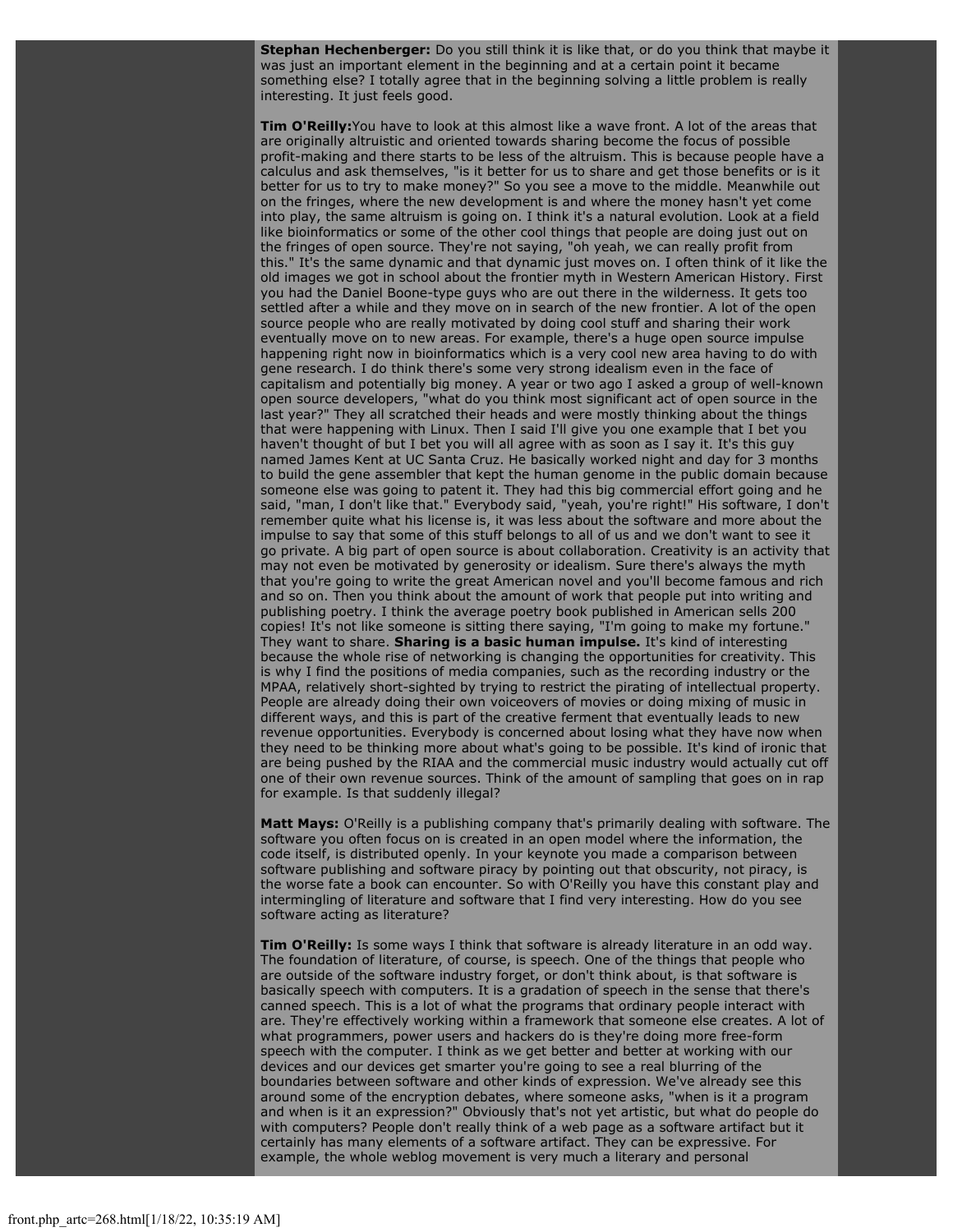communications phenomena. You have software that communicates with the computer to help you communicate with other people. Increasingly computers are about communication, and communication is something that we have traditionally regarded as both functional and aesthetic. Take what I do. There's certainly a functional element to it, but it's also aesthetic. One of my personal books that I think with is actually an essay by the poet Wallace Stevens. It's called "Notes Toward a Supreme Fiction." He said ultimately we're all trying to persuade other people of our vision of reality. That's the fundamental aesthetic act. He said we used to think it was about finding the truth, but in some ways it may be more finding something that we want to believe in. That it's a fiction, not necessarily a truth. It's finding an acceptable fiction. So I put that together with the quote I used the other by Edwin Schlossberg, "the skill of writing is to find a context in which other people can think." I'm trying to build fictions, if you like, or stories that help people see the world the way I see it. Now at what point does that stop being a functional communication and start being an aesthetic communication? That's something that you have to really look at. A work of art is an attempt to get other people to see the world the way you do. When it works, it works because someone recognizes it. They say, "yeah, wow! I didn't think about it that way." You think about Van Gogh and you think, "wow, what kind of mind does it take to see the world in that way?" Or take something like music. I'm a big opera fan and I when I listen to an opera I think, "somebody make this up! That's amazing!" (laughter) They are able to create an artifact that makes me think at least a little bit like they did. So I think ultimately it's becoming very hard to draw a line between our functional daily communications and our aesthetic communications. What I think is really wonderful about where we're going with computers is they allow people who care about something interesting to find other people. That's really another big lesson from open source. It's really changed the social dynamics around finding an affinity group. It's not just about open source. Think about the Linux kernel for example. The number one guy was from Finland, now he's in California. The number two guy is from Wales. When was the last time that Wales was the place that you could easily connect with high tech? In the old days you would have had to get these guys together in some place. They would have had to physically migrate to some center where these types of things were happening, but now they find each other in cyberspace. Take Perl. A lot of the core Perl developers are spread all over the world. The Apache developers are spread all over the world. Similarly, take the blogging community. It's people who all know each other. A conference like this is wonderful because people who met though this wonderful communications medium come together in the physical world. They're able to find each other and collaborate. You can find people that care about the same things you do, or think the same way, or even "Think Different" as Apple likes to say. "Differently" my editor hat says. (laughter)

**Stephan Hechenberger:** The way the Internet is addressed is largely topographic. It's not based on interest or on physical communities. Jan Hauser is actually developing a network addressing system that addresses people according to their interest and their knowledge and not according to where they are located. Because as you said, it doesn't really make sense as it is now. How do you think that could function in the open source community?

**Tim O'Reilly: The thing we really have to get is that there's way more "Internet time" ahead of us than behind us.** We're going to see immense change in all these things. People are going to invent new ways of connecting, new ways of relating. I'm fairly confident that there will continually be new ways for people to find each other, new ways for them to associate, new ways for them to show their interests. I agree, the dynamics that are so familiar to us, the dynamics of physical space as being the principle, primary way of organizing people and organizations is breaking down and we really will see some fairly large changes over the next decades.

**Matt Mays:** One thing you touched on in your Keynote that connects with Jan Hauser's JINI project is Rendezvous and pervasive computing. How do you see that operating in the open source community?

**Tim O'Reilly:** Jan's also done some very cool stuff with putting 802.11 domes over National Parks by the way. There's a concept that Cory Doctorow uses in his science fiction book that I mentioned, *Down and Out in the Magic Kingdom*, that he calls the ad-hocracy. It's about this whole idea that ad-hoc associations are really something that's part of our future and that people are getting together for a purpose as opposed to having very fixed, long-term relationships. He really gets into it from the point of view of reputation economies and the idea that if you want to take something over you have to get people to think that you're the right person to do it. You get a group of people, get some momentum and excitement going and before long you're in charge. You see that dynamic happen in open source projects. **Projects are associated with individuals more than they are with organizations.** There are hybrid projects where there is an organizational sponsor or somebody leaves the organization and keeps it, but in a lot of cases a person is associated more strongly with it and they form an ad-hoc group. If Linus Torvalds decides to leaves Transmeta tomorrow,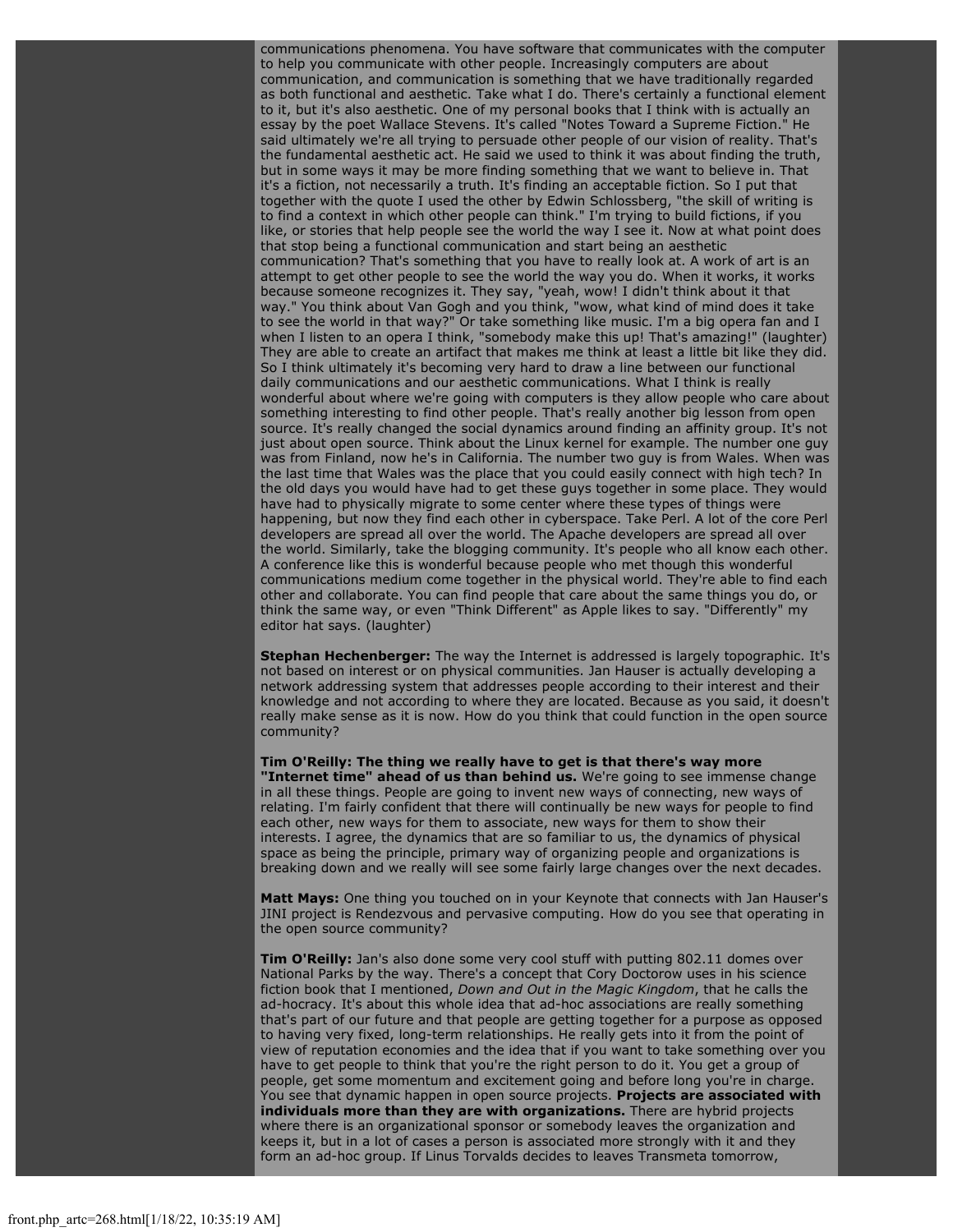Transmeta doesn't have any stake in Linux. He shows up somewhere else and Linux is still associated with him until perhaps someone takes it away because they've managed to persuade the technical community that they have a better vision than he does. It's those sort of ad-hoc networks that are forming at the level of people, but the whole Rendezvous concept is also about ad-hoc networks of devices and services. A lot of policy debate around peer-to-peer says "oh my God, this is the end of copyright as we know it, how are we going to stop this." Actually this is a fundamental change in the way technology is making it possible for people, objects and services to associate. And I think it's exciting. It's a real opportunity. Yes, it will create dislocation. But so did, for example, the introduction of the automobile or the introduction of mass production. It's exciting to be in a time when new technologies are creating fundamental changes. The thing that's even more significant, of course, is that the changes that are happening in the software industry are just the tip of the iceberg. We're getting pretty serious advances in biotech, and nanotech is starting to come out of the pages of science fiction. You start thinking about that one and we're not just talking about software or music being shared. **We're talking about designs being shared.** Already there are relatively primitive machines where you can make things, physical objects, from a computer design. We had a talk at one of our conferences where a guy called it "Napster-fabbing." They have these fabbing machines that cut things out of plastic or assemble them with effectively a 3D inkjet printer design. The armies are already using these. They have a truck break down in the field and they make new parts on the spot. All of a sudden you're sharing designs for physical things. What happens when you can make stuff? There are radical, radical changes ahead of us. Some of it's going to be functional, some of it's going to be aesthetic and some of it's going to be both. As I said, I think it's a really exciting time. You can always make a choice: you're going to be afraid of the future and you're going to try to keep things like they are, or you're going to embrace the future. I think it makes a lot more sense to be excited about it and do your best to make it a good one.

**Stephan Hechenberger:** Where do you see yourself in the field of open source? More on the frontier, the core, or both?

**Tim O'Reilly:**I'm really a commentator on open source. I'm somebody who assists it. I've done a little software development in my life but at this point I'm an executive. I run a company. Most of my energy has been as a writer and commentator on this so I don't see myself as central in any way to open source. My concern always has been to try to articulate what I think is important. People think of us as primarily a publisher, but there's another way I think about what we do as a company. I actually articulated this 4 or 5 years ago in one of these sort of famous "mission statements." There's a wonderful book about business called *Built to Last* by James Collins and Jerry Porras that says companies should have "big, hairy, audacious" goals. That was his line. So I sat down and said, "what's my big, hairy, audacious goal?" What I wrote down, and what I think really captured a lot of what we really do, is "we want to change the world by capturing the knowledge of innovators." In others words find people who are doing really new stuff and then help spread the word. So we do that through books, we do it through conferences, we do it through online publishing and other methods. We also do a lot through advocacy. We say hey, this is what's important, this is a way to think about it. If I were to say what my role in open source is, it's really to try to help people think through what's important about it and where of some of the pitfalls I see are. I hope that I can help the good things to spread and the bad things to go away.

**Matt Mays:** I think that evangelist role is fascinating, how you help convince people about your ideas of open source, patent reform, fighting DRM and those types of things. Sounds like you got a lot of that from Brian Erwin and the Sierra Club. Your books are about software, and in the community there's this ongoing political question of the dominance of software companies like Microsoft in the global marketplace. How do you see software as political, acting politically, specifically in regard to America's dominance in the world economy?

**Tim O'Reilly:**Interesting question. I have to say I'm not sure I think of software as any more political than any other aspect of American culture. In fact, there's certainly some people who think that the Internet, television, and these sorts of things are a part of a Western imperialism where we're shoving our own culture down others' throats. There's obviously some truth to it because there are cultures that are being radically changed, but we're also being changed by them. I guess I don't see the software industry as any more intrusive or dominant than, say, agri-business. I happen to be dealing with software because I think it's one of those inflection points that's changing the world right now. Realistically, if you think about things that have impact on all of us, some of the decisions that have been made in less sexy fields are pretty mind-blowing. You think about what's happening with antibiotics because farmers feed the antibiotics to the pigs and cows and all of the sudden they don't work for human diseases anymore. Then there's the genetically-modified organisms debate. There are pretty big issues out there about the way technology, business and society interact. There's certainly a lot of thoughtless imperialism in American culture, but there's also a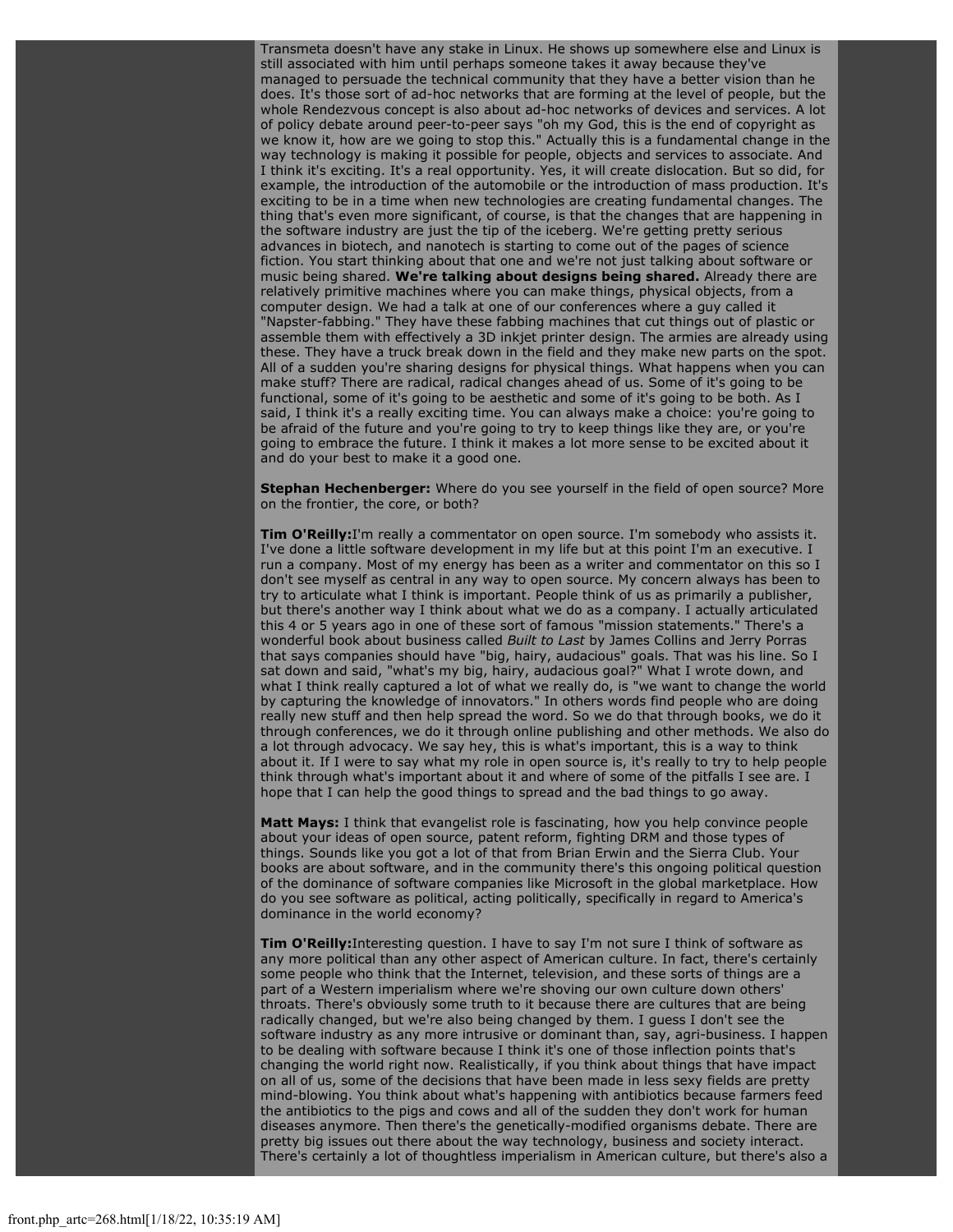lot of wonderful generosity and optimism about the future. There's good and bad and all of us, and as I said we have to try to help the good and impede the bad where we are.

**Matt Mays:** You spoke in your keynote about the philosophy of UNIX and modularity. It made me think of Lawrence Lessig and how he talks about modularity in a constitutional context, about how the "code" is open and may include the system of *stare decisis.* There's also this issue in open source of empowerment, where users of technical systems are able to modify the systems themselves. Apple's OS X is this interesting node where, to use ESR's terms, you've got the bazaar of open source meeting the cathedral of a large company, a notoriously secret company that is very protective of its intellectual property. How do you see that conflict working itself out?

**Tim O'Reilly:**You know, it's an interesting question. I can't really do more than try to lobby for what I see. I really don't have all that much influence, but I just had lunch with a fairly senior Apple executive talking about some of those issues. The thing I would have to say that's important, going back to your point about Lessig and architecture. Larry influenced me immensely. His book *Code: and the Other Laws of Cyberspace* is just a must-read book for anybody who's trying to think about the issues that are facing us right now. The idea about architecture that he articulates there is something that someone like Apple really needs to take to heart. **It's less about how open they are or how secret they are than it's about building an architecture where their stuff plays well with other people.** If you take some of the iApps, say iPhoto or iTunes, they have some really great stuff. They're thinking about what people want to manage today, but they haven't followed through on some of the architectural implications of this coming network world. You can say, "here's my iTunes," but what about his iTunes? You can say, "here's my iPhoto," but what about the one on my wife's laptop? How do they share? What do we say is public? What do we say is private? So you have to start thinking about this idea that architecturally these devices are going to communicate. I've been lobbying for them to think through the user interface guidelines of the next generation of Mac applications, and one of them is, "assume Rendezvous." Everybody should assume Rendezvous. You've got to think about what that means. You've got this wonderful piece of the puzzle but you haven't taken it all the way through your stack. That's more important than whether it's open or closed. Because the fact is, if it's going to have to rendezvous with other people, what immediately follows is that certain things have to be open because you're not going to be able to rendezvous with people unless you control both ends. And so you start getting into this question of whom might I rendezvous with and that gets you into this UNIX and internet communications philosophy where you have to assume that you don't necessarily control all the pieces. **I think that is where Apple is oddly in a stronger position than Microsoft because they don't control everything. They have to figure out places where they can play well with others.** I like to think they can also figure out how to move away from secrecy. For example, if you take iTunes, iPhoto, Address Book or whatever, you want to figure out various kinds of openness. I mentioned in my talk the whole Watson versus Sherlock thing. Watson has plug-ins, Sherlock, at least right now, doesn't. I think they're working on it, but how do you build a plug-in architecture that lets other people add to your product? I think one of the things open source teaches us is that even if something like Perl or Linux is "open source," the fact is it's pretty tightly controlled. You don't get a patch into the Linux kernel unless Linus or Alan say "yeah, we like this." What's the difference at the end of the day?

**Stephan Hechenberger:** The difference would be you could do it yourself.

**Tim O'Reilly:** Oh yes. Eric Raymond talked about it in "Homesteading the Noosphere." There's a lot of implicit property rights. People act as though there are property rights. It's a big act to fork something and there's some resistance to it. Yes, it's possible. I agree there is some fundamental value in the right to do that. I'm not saying that there's no difference. What I'm saying is that in practice, where a lot of the interesting open source activity happens is not in the project core, but further out. Larry Wall in one of his keynotes at the Perl conference brought up this image of an open source project as an onion, or more specifically Perl as an onion. He said (paraphrased) "here am I, a very little part of the onion. **And if you like onions I'm the least important part.**" Because all of the stuff is in the outer rings. Well-designed open source projects have many rings, so what I say to Apple is you can be as secretive you want about the core. It would be nice if you could figure out ways to be open, but what you really have to do is enable some outer rings where people can contribute stuff, where people can add either commercial plug-ins, or they can add free-plugins, or whatever. So develop that open outer layer. I also think it would be really neat if they can develop an open core as well, but I'm actually not a purist who believes that everything has to be open. To me open source is a strategy. I know Richard Stallman and some others think it's some sort of fundamental right. I'm maybe more libertarian than that. I don't believe that anyone has the right to the fruit of anyone else's labor unless they want to give it. I wrote a piece called "My Definition of 'Freedom Zero." Richard thinks that "Freedom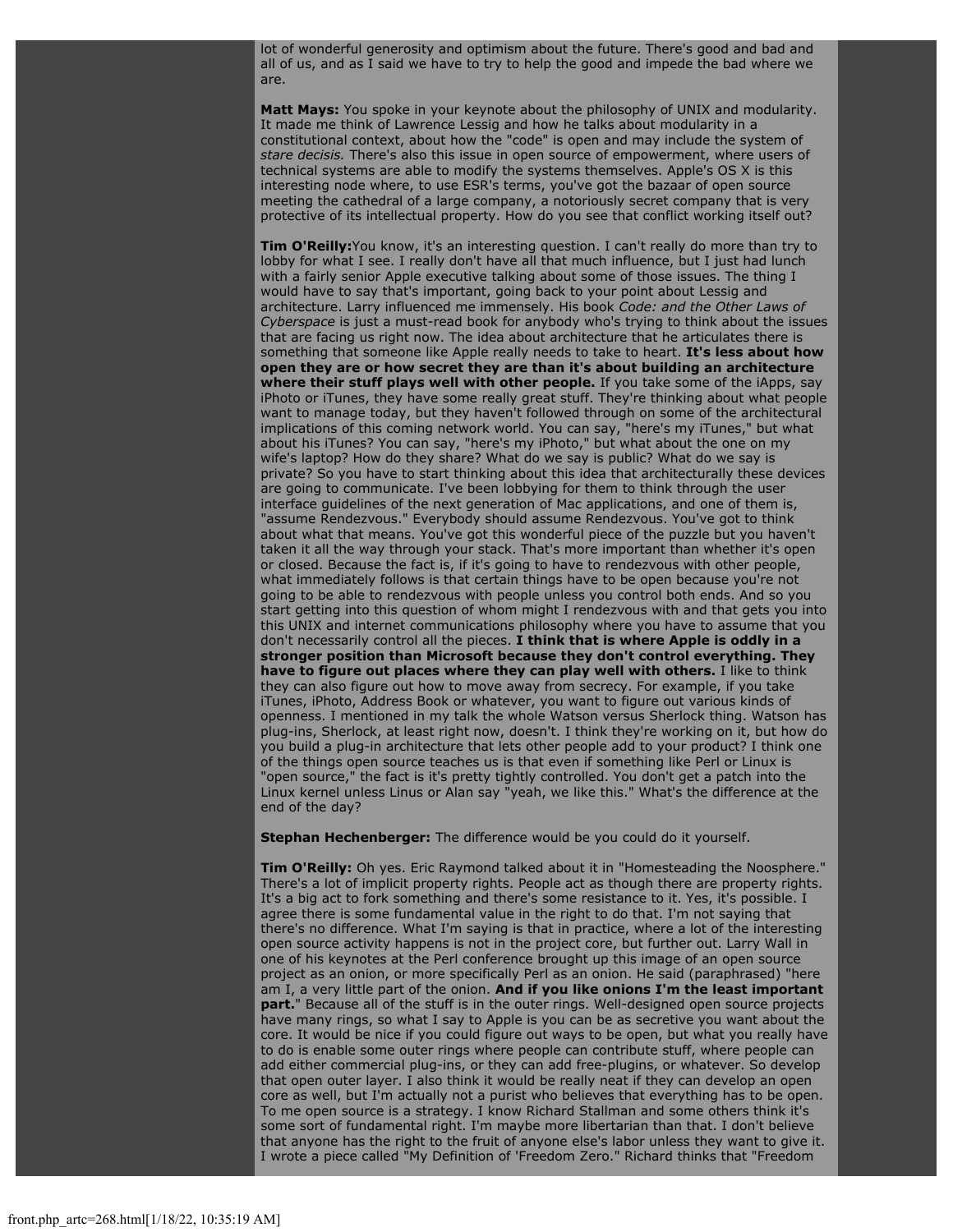Zero" is the right of users to change and modify their software. I say "Freedom Zero" is the right of someone who creates something to decide what terms they're going to give it away on. If somebody says "I'm going to create this and I'm going to sell it" then more power to them, because the other person has the right to say "I don't want it. I'm not going to pay you." So there's always that calculus. Where I've always gotten on Microsoft's case is not that their stuff is proprietary, but because they got into a position of market power that they then abused. They had the monopoly and said "you have to take it on my terms or I'm going to screw you." That's where you get over the boundaries. If Microsoft was like Borland, who would care? **The fact is they've got everyone by the short hairs at this point and they use it.** That's also the heart of the anti-trust case; you have to act differently when you have that much market power. So you have to say when do you want to share, when do you want to keep something private, and what are your objectives. I often believe that if you do that consciously you'll often find that it is beneficial to share and that's it's good for you. It builds your success, but I don't think that it's a moral imperative. I respect those that do feel that way, but I have to disagree with them.

**Stephan Hechenberger:** Isn't it the case that most of the time when you create something you use pieces from other people? That you basically steal from all over the place to put the thing together and all of a sudden it's yours and it's only yours?

**Tim O'Reilly:** We'll there's a couple of issues that come up there and one is yes, there is the idea of the public domain. That was something that Larry Lessig brought out in *The Future of Ideas.* We have a society in which copyright has gone mad. It was funny because I remember back as a young author when the copyright law changed sometime in the 70s. Before that if you didn't put an explicit copyright notice on something it was in the public domain. You had to actually put "copyright," a little "c" with a circle, the year, and your name or else it was in the public domain. Then they changed it where with no copyright notice it's automatically copyrighted, not to mention extending the duration of copyright. All of the sudden nothing goes into the public domain, and that's a very scary situation. That's an abuse going way in the other direction, particularly now that copyright lasts lifetime of the author plus 70 years. So we look at our culture and see how someone like Disney profited so much from work that was in the public domain. You look at most of their successful stories and they came from the Brothers Grimm. **Sure they created Mickey Mouse and Donald Duck but they also made huge amounts of money from Cinderella and Snow White, not to mention the story of Pocahontas and the Hunchback of Notre Dame.** The kinds of things that they're profiting from, they're not sharing. So I've lobbied software companies to put their stuff in the public domain if they're no longer profiting from it.

**Matt Mays:**Couldn't you make a comparison to Apple? Aren't they profiting off software that's not technically in the public domain but is distributed openly?

**Tim O'Reilly:** I see nothing wrong with that. The fact is that if someone put it out and said you're free to use this, that's great. I had that discussion back with Bob Scheifler, who is one of my open source heroes. Bob was the director of the X Consortium. When we were first doing our books on X we were a little company and there were some people giving us heat because we where basically improving the documentation and putting it out under an O'Reilly copyright and selling it. We weren't just putting it out under a free copyright. Bob said, "that's exactly what I want. I want people to take what we do, build on it, profit from it. That's what all the hardware vendors do, that's what all the software vendors do, that's the model we have with the X Consortium. We took the X documentation, we incorporated it into our books and we profited from it. On the other hand, when we wrote a book about GNU Emacs we said OK, here's our choice: we could take the free software documentation and improve it, in which case we would need to abide by terms in which that is written. In fact Richard didn't want us to improve it because he didn't want us to resell it. So we wrote our own. You make that choice and the fact is that Apple can incorporate anything they want that's been put out freely and I think that's really important, The issue that's really a problem is things that are no longer being used are still being held hostage. You look at where someone has done some really cool piece of software, the company went out of business, and it ends up in IBM's patent portfolio or somewhere in vaults. You guys have probably seen Raiders of the Lost Ark where they end up putting this thing in a crate in this endless warehouse. **There's this sort of endless warehouse of intellectual property that we're building where there's all this stuff that no one is ever going to see again and it's all for the sake of "there might be something valuable in there."** We're making a big a mistake there. I think you want to give people the right to say, hey, I'm going to have some restriction on this, and again this is the original intent of copyright. It reserves for someone for a limited time the exclusive right to profit from their creation. I think that's a reasonable trade-off for a society to make. We say you can keep it secret and profit from it and trade secrets still exist. There are some extremely valuable ones like the Coke formula or the Kentucky Fried Chicken formula. Then there are other things that people say "hey, we'll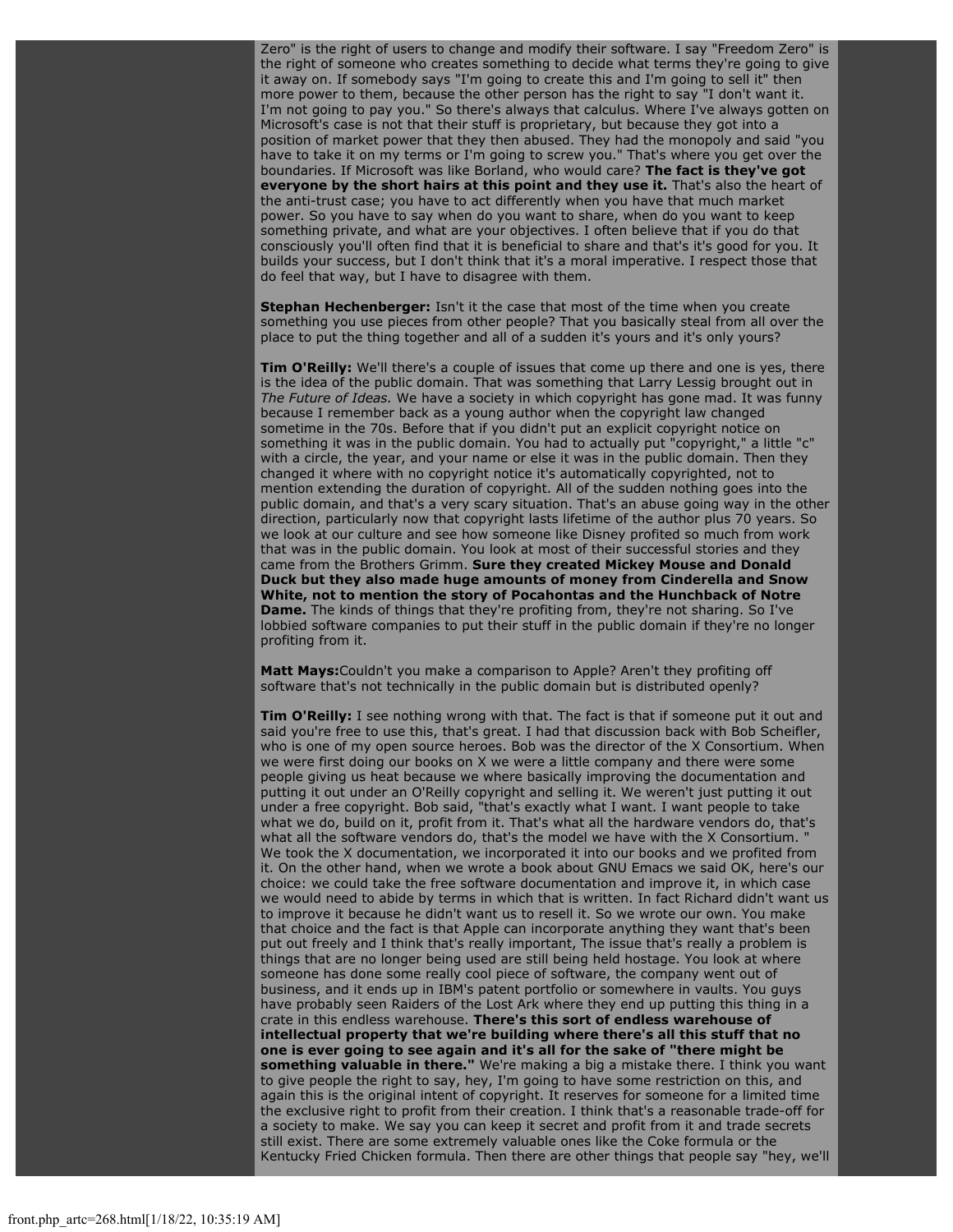put it out there." That's the original idea of patents. You'd have to disclose the way your invention worked. It's kind of funny because, like so many things, it's gotten corrupted over the years. It used to be you had to provide a working model. **I'd love to see where in order to have a software patent you'd have to provide the source code and make it the public.** That would be right with the original intent. You have to have a working model. What's the working model of a program? Well, the source code. So the idea was that you get the patent in exchange for disclosing how it works. Again, patents, for all the abuses, are actually in some ways not as bad as copyright right now. I always liked copyright better than patent as a protective mechanism. They have advantages except for the length of time. I think going back to the much shorter time period is something that's pretty important. That's why Larry Lessig has started talking about the Founder's Copyright idea. Something we are going to start doing is saying "OK, after 14 years this is in the public domain." We have to figure out the legal mechanism for that because it's sort of hard to actually disclose that. That's part of what Creative Commons is trying to do, how do you actually declare to the world that yes, you can actually use this stuff now because the assumption now is you can't use it. (laughter) It's kind of a backwards situation.

**Stephan Hechenberger:** It was great when open source projects actually accomplished something. I'm thinking of post-Linux software where you could actually download something and it worked. Nevertheless it's still always associated with incredible difficulty in setting it up. Even if the software is free to use, isn't there profit you can make from the set-up and putting the pieces together that would elevate it to another level? Do you see development like that occurring?

**Tim O'Reilly:** Absolutely. **And that's one of the reasons I think that proprietary software companies and music companies that are afraid of filesharing don't have to worry about it.** I made this point in one of my talks here. It really might not be quite as real to people who weren't around the pre-commercial internet. Here was something that was completely free and completely cooperative. It started for me not with TCP/IP but the UUCP net. UUCP was this dial-up computer network. You found someone, preferably in your town, maybe they were somewhere else, that you could call on the phone and arrange a time where your computer would call theirs. It might be in the middle of the night. You'd have this little slot. You'd set up a cron job and your UUCP daemon would call them up and you'd exchange mail and news. It sometimes took 24 hours to 3 days for an email message or a USENET message to propagate across the net. But bit by bit that started to change. Rick Adams, the boss at Seismo, told about how they had became a sort of central site because they had the transatlantic link. He asked himself "why are our phone bills so big?" He realized he had to set up something where people would pay for access and so they set up a nonprofit originally. Bit by bit everyone realized that it was better to pay and get better connectivity, and that was the birth of the whole ISP industry. UUNET eventually switched over to TCP/IP. The same kind of dynamics happened; people were doing it all cooperatively and now everybody pays. No one does it cooperatively. Except, actually, you see it now with wireless. Rob Flickenger... I don't know if you guys saw his talk about wireless community networking but you can go to a site like nocat.net and read more about it. **People are climbing on rooftops, trying to find line of sights and building these homebrew antennas so they can extend the range of their wireless connections. They're sharing in the exact same kind of way that in the UUCP days we would share.** Someone would call up and say "hey, can I dial into you," and you would say "yeah, would you relay for me?" Same thing. Some guy says "hey, I see your house from mine, can I put an antenna on your roof?" Actually Rob lost a kidney falling off a roof because he was setting up an antenna. For the true diehard believer pioneers, that's great. But will people eventually be paying a monthly subscription fee for wireless internet access? Absolutely. Because it's going to be easier. So similarly, right now people are pirating music because that's the only way you can do it. If you want to get music to play on your computer, what they call "piracy" is the only way you can do it. (laughter) As someone said to me earlier today, **the music industry is complaining that everyone is shoplifting from their store, but there's no check-out!** You know? There's no cash register! So I guess all that I'm saying is that all of these things move. So going back to free software, specifically. The hackers, the pioneers... yeah, they're willing to go through the pain of setting it up. But even the move of people from Linux to OS X shows that even the hackers say, "hey, I've got better things to do then to try to get my base system to work, I want to actually work on the stuff that matters to me!" So you see that even when things are free it's possible for someone to package it up very attractively. Obviously Red Hat has done this with Linux distributions. But that also hides the fact that that does change some of the financial dynamics. That's where there's some deception in all of the marketing around these issues. For example where the RIAA is saying, "everything will be pirated." I don't think they really believe that. What they're really saying is "someone might make some of the money that we're making now."

**Matt Mays:**Well I think even more so than that they're wanting to control the market.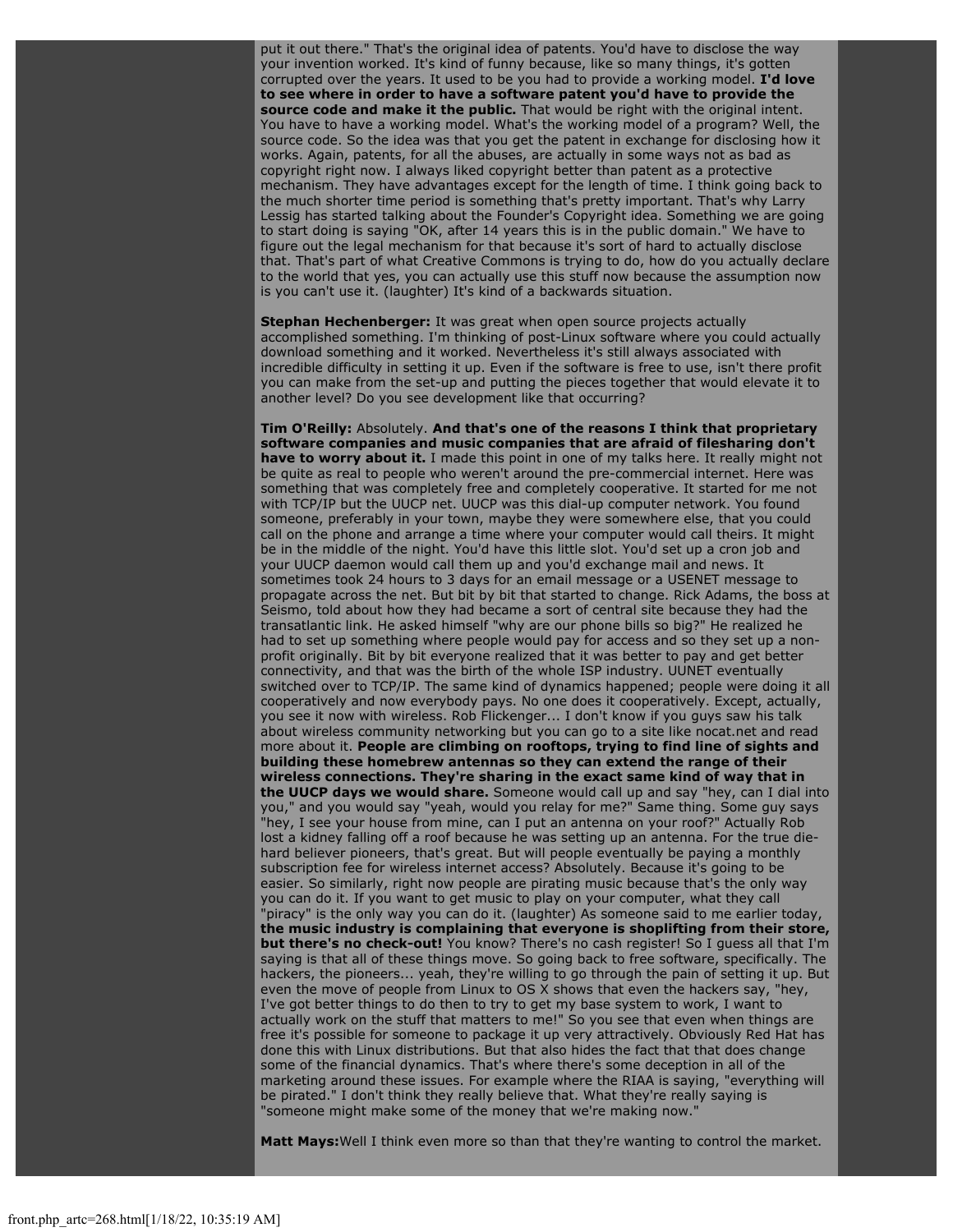#### **Tim O'Reilly:** That's absolutely right.

**Matt Mays:** They want to control the distribution channels so that everybody has to listen to Brittney Spears. Because given a choice, they probably wouldn't. Going back to people hacking with antennas on their roof, do you see a threat... or the reality at this point... of creating an architecture of control in hardware? I'm thinking of the TCPA and Palladium. Do you think that threatens that kind of culture and that an underground hardware culture could develop?

**Tim O'Reilly:** Absolutely, if in fact we get wide deployment of things like Palladium. It's funny, like so many things, it has elements of a good idea. So many parts of what we do are badly broken because we don't have security built-in. The down side of course is it is now being coupled with a whole set of ideas of building an architecture of control. **Who's in the control seat is the question.** If some of the things that are in Palladium had been done early in the history of the Internet and had been done just a little bit differently we might have all really thought it was great. The problem is it's being done for the wrong reasons by the wrong people at the wrong time. There's actually this great quote from T.S. Elliot from his play "The Murder in the Cathedral." This character says, "the last temptation that's the greatest treason is to do the right thing for the wrong reason." Building security into the network is a good idea; building security into the network so you can control what people see, when they see it, and make sure that they pay for it... that's a very bad idea. The thing that I guess I would say about this architecture of control, again that's one of Larry Lessig's key ideas in *Code: and the Other Laws of Cyberspace*, is that the internet architecture that we appreciate is not a given. People are working to change that architecture into something fundamentally different that can be an architecture of even greater control. But I have to say that's almost always the case in virtually everything that we do. There's a good side and a bad side. You trade off convenience for privacy. For example, Fastrack, the thing where you drive through the toll booth. Then all off the sudden they start monitoring you somewhere else as well. Or GPS... "we'll start watching how fast you drive." They are really some very scary things but there are also some benefits associated with those things. Going back to your question about underground hardware culture. I agree, for every attempt at control there are also going to be countermeasures. The thing that I think is probably a bit of a warning for those of us who would like to think that it all will pay off is that we're actually a relatively small minority. I'm letting my political leanings show a bit too much, but look who we have for our President. There's a lot of people in America who don't share the value of freedom and people's creativity. There's a lot of people who want to be a part of that consumer culture, the couch potato that Cory Doctorow said people would like to be. Some people are living in, I don't want to single out any particular state, but people are living there in what someone in Stewart Brand's CoEvolution Quarterly called "the fat middle waist of America." (laughter) They're happy with consumer culture. They're happy with the fact that McDonald's is the restaurant in town. **They're happy with the fact that they buy their clothes in all the same stores and watch the same T.V. shows.** They don't think about this creative fringe culture that matters to us.

**Stephan Hechenberger:** They can't just jump on there, it takes a vast amount of knowledge to participate in open source. It takes a lot of preparation, a lot of education.

**Tim O'Reilly:** I agree and disagree. I think it takes a vast amount of knowledge to participate in any specialized field and we all think software is a specialized field. But if you look at open source with a much broader brush and look at it as a cultural phenomena, open source is about participating in your culture. Like in the Rodney King trial where someone had videotaped a beating by the police. That's a kind of open source, open source journalism, and open source journalism is something that's on its way. More and more people are going to be carrying cell phones with little video cameras in them. Something's going to happen. This points to a book called *Transparent Society* by David Brin where he talks about where there are going to be all these tools of surveillance, but there's also going to be all of these tools where citizens are going to be able to watch what's going on. Counter-surveillance. So you starting thinking about how you are going to deal with it. There's a lot of interesting surprises ahead of us. **I'm not just talking about open source, it's the impulse to participate.** Thousands of people are now on LiveJournal or whatever. Their personal stuff, whatever it is. People are using the more technical-oriented blogging tools. That's part of the open source impulse. Open source is much bigger than just software. Software was just the first expression because they people that were using software and developing software are really the first to understand its impact. What showed up first in the high-tech software development culture, these ad-hoc networks where people are working on common projects, I think is really spreading beyond software development. So in some sense open source is a choice between a participatory culture and a couch potato culture. If you basically want to be in the couch potato culture, then you're choosing different than if you're choosing the participatory culture. **So art has always been kind of an open source culture.** People are building things,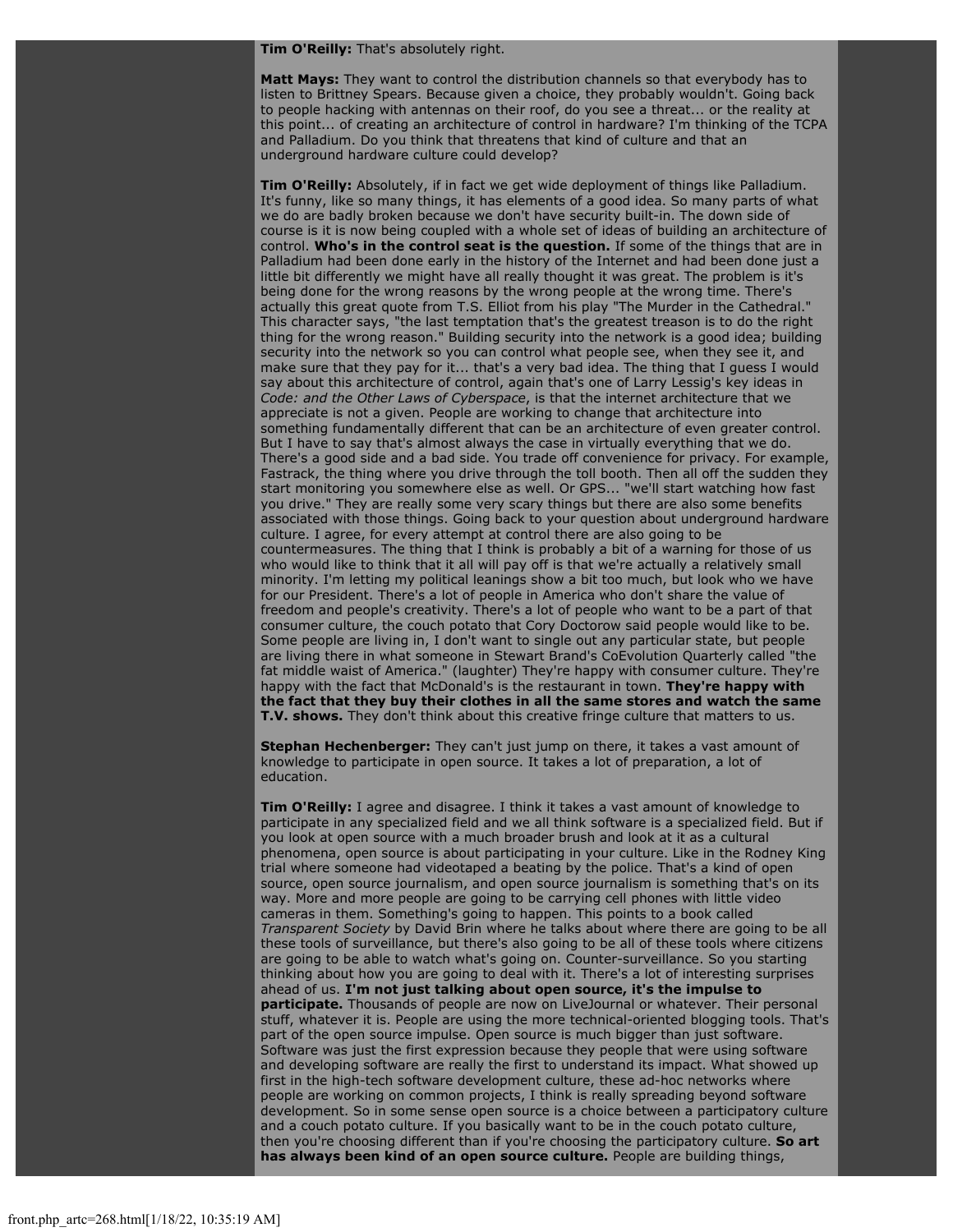sharing things, trying to get them out there. There's always a creative fringe. Open source is just the creative fringe of the software movement and the creative fringe of every field is being impacted more and more. Meanwhile there is a passive consumer culture and I think one of the exciting opportunities is building tools that make it possible for people to be more proactive, be more participatory, to share more things, whatever they may be. I actually think the impact of open source is going to be seen way beyond software and that's going to be exciting.

**Matt Mays:**In a way open source has a counter-surveillance element to it. You're starting to see countries like China, Mexico and France moving to open-platforms in schools and government. In some cases it's an economic choice, but it's also because if you have the source you know what's there. Governments would like to, for instance, have encryption systems that they have a key to. There's always conspiracy theories about how certain software has back doors built into it by the government or corporations. How do you see that aspect of open source developing in other countries as a reaction against companies such as Microsoft?

**Tim O'Reilly:** I guess I would say that ultimately I'm not all that convinced that open source, software particularly, is going to have that impulse. Take Red Flag Linux. It's great, China is saying "hey, we're going to develop Linux and adopt Linux and we don't need no stinkin' windows." Right? But for the vast majority of people in China who are not open source developers, whatever they get they're going to get from someone. They're going to get it from the Chinese Government. Yeah sure, people who are smart enough could go hack it, they could go download it from somewhere else or patch it. **But the fact is most people are going to take what they are given.** You really have to frame this in the context that open source is an attitude, open source is in some sense a privilege of an educated elite. What the obligation is for the people who are involved in that elite is to try to take the benefits of that mindset, the benefits of that culture out in a broader way recognizing that 99 percent of the world doesn't care. We can make things a little better for them, we can make things a little more open, but the fact is it's part of a creative fringe. Now the creative fringe is absolutely critical, it's part of the mix that's so important to society because that's where all the new important, valuable things happen. There's two things that I really think are the sources of value in cultures in an odd way: one is the creative fringe, and the other oddly enough is in the other extreme, in concentrations of wealth. Which is sort of odd because they are often very opposed. **If you think all about all the world's great treasures, they're almost always the product of someone who in that time would have made us say "what an asshole."** Because it's the guy that has accumulated all the "stuff" and built a palace that was a patron of the arts. What do you visit when you go some other place? You tend to visit the artifacts of someone who was that day's equivalent of Bill Gates. Meanwhile, what was he accumulating? He was accumulating the work of all these creative people. So there's an odd way that the two complement each other. Then there's everyone in the middle, and they benefit to a greater or lesser extent. What we're offering is to people who are in that middle is, hey, you can be a part of this participatory creative culture, or you can be a part of the passive culture. What's most important to me is that people have a choice, and of course having a choice is partly a product of education. There's an immense amount of luck to it. This is a side of the Internet we often don't think about, but it often brings choice to those who otherwise didn't have it. We've invested quite a lot over the years in, for example, the Internet Society has a Developing Countries workshop. We've always donated books and support. While you guys have this incredible opportunity to program and have computers, imagine if you were basically this genius and you're living in this little village somewhere in Africa where they don't have computers. You can't begin to exercise that choice. That's a real choice that missing. So part of it is that there are people that are happy to go home and open a 6-pack and watch the ballgame and they don't care. Then there are other people who would love to be part of this creative participatory culture. I think our challenge is to make opportunities for those people as wide as possible and to make sure that those who are short-sightedly and for their own benefit trying to restrict the ability of people to become part of the creative or participatory fringe don't create more roadblocks than there already are.

**Matt Mays:**On a end note, I'm curious about your classics background.

**Tim O'Reilly:** I originally decided to study classics because I was really interested in the evolution of consciousness. I got into this idea that there was something that happened back in the beginnings of our Western Culture that was significant, where there was a certain set of ideas that had come into play, a certain way of relating to the world. I wanted to explore that. So it was kind of a version of what I'm doing now. Rather than exploring the kind of changes that are happening now I was asking "what was the last big inflection point, the beginning in some ways of our modern western tradition?" So that was why I decided to go study classics. I actually wrote my thesis about Plato's *Dialogues*. As you know, when you write a thesis it's usually about some minor point and you try to make big things out of it. I took some passages from Plato's *Dialogues* where people had gotten these ideas that he was a mystic and influenced by